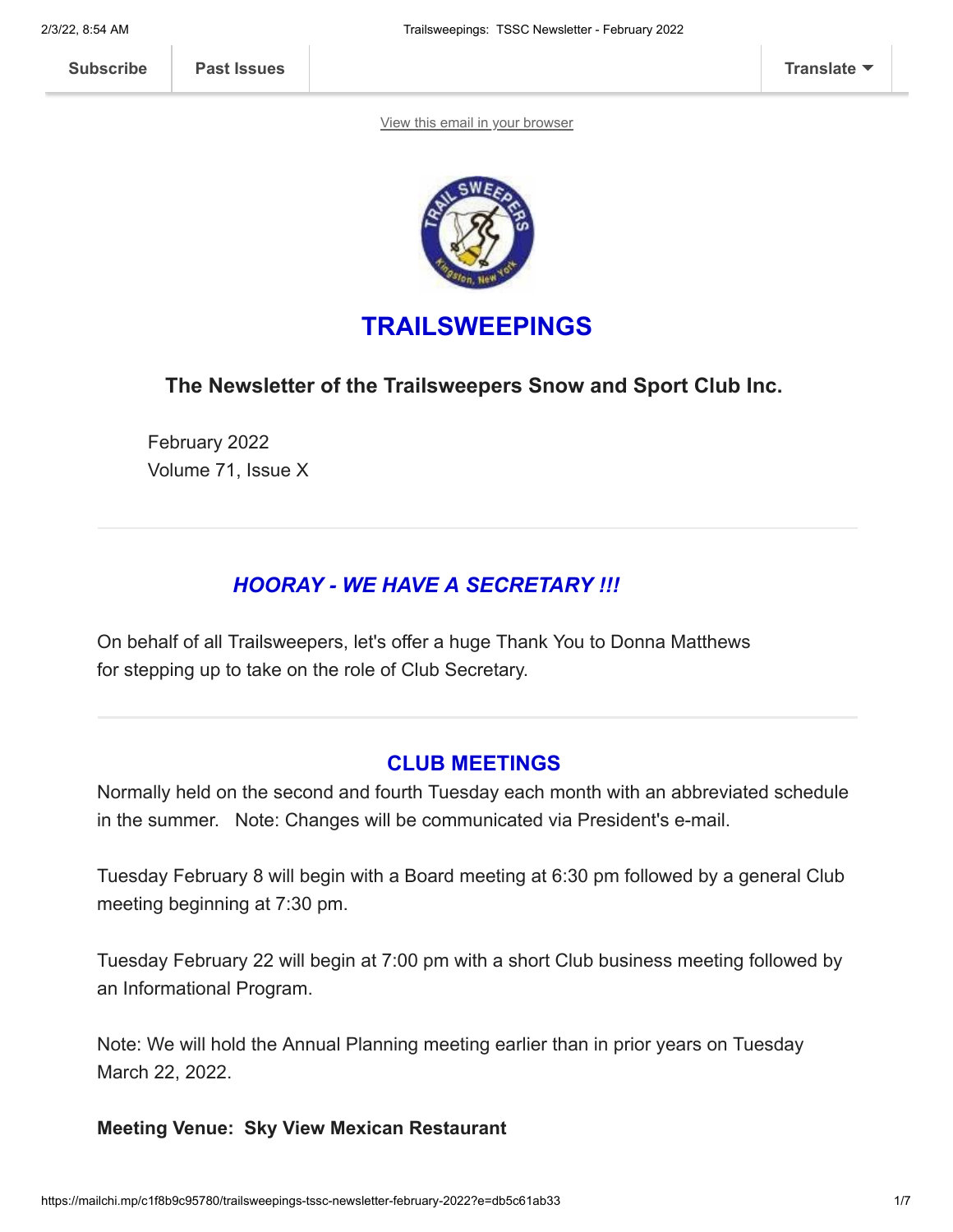Kingston, NY 12401 **Subscribe Past Issues [Translate](javascript:;)**

## *INFORMATIONAL PROGRAMS*

On **Tuesday January 25,** Giovanni Holmquist, of The Pro Ski and Ride, located in Hunter, NY presented a program on Ski Boot Fitting followed by a Q&A session.

On **Tuesday February 22** we will hear from Yvonne Baker and Skip Alford on their exciting and adventurous kayaking trip to the Florida Keys. All the trials and tribulations (including floods) will be highlighted.

If you would like to volunteer to organize and/or deliver a program or have a specific request related to a topic please contact Rob Fletcher, Program Committee Chair.

## *Skiing for a Good Cause*

Benedictine Health Foundation - Ski BENEfit - Sponsorship Raffle

BHF hosts a Ski Day BENEfit (to be held March 15, 2022) by taking over Plattekill Mountain for the day. Trailsweepers are helping support this event by holding a raffle to fund a "Lift" level sponsorship. As sponsors, the Club will be acknowledged in publicity and signage at the event plus we may be able to have a small display to attract potential new members.

*The drawing for the raffle was held at the Club meeting on Tuesday January 25 and the winners of the two prizes awarded were Rich Pereira and Mike Mott. The prizes consist of the passes that come along with the sponsorship at the \$ 500 level and include lift ticket, lunch, beer/wine reception and optional bus transportation from Kingston Plaza.*

If you would like to purchase ticket(s) for the Ski BENEfit directly from the Health Foundation, you could visit the website at www.benedictinehealthfoundation.org. Here is a link to the event flyer:

[https://mcusercontent.com/12dc0f31cf0de42e0801b3e21/files/cc477e39-d862-39ef-a07c-](https://mcusercontent.com/12dc0f31cf0de42e0801b3e21/files/cc477e39-d862-39ef-a07c-35c39a4bf771/BH_SkiBenefitFlyer_2022.pdf)35c39a4bf771/BH\_SkiBenefitFlyer\_2022.pdf

## *OUTDOOR ACTIVITIES*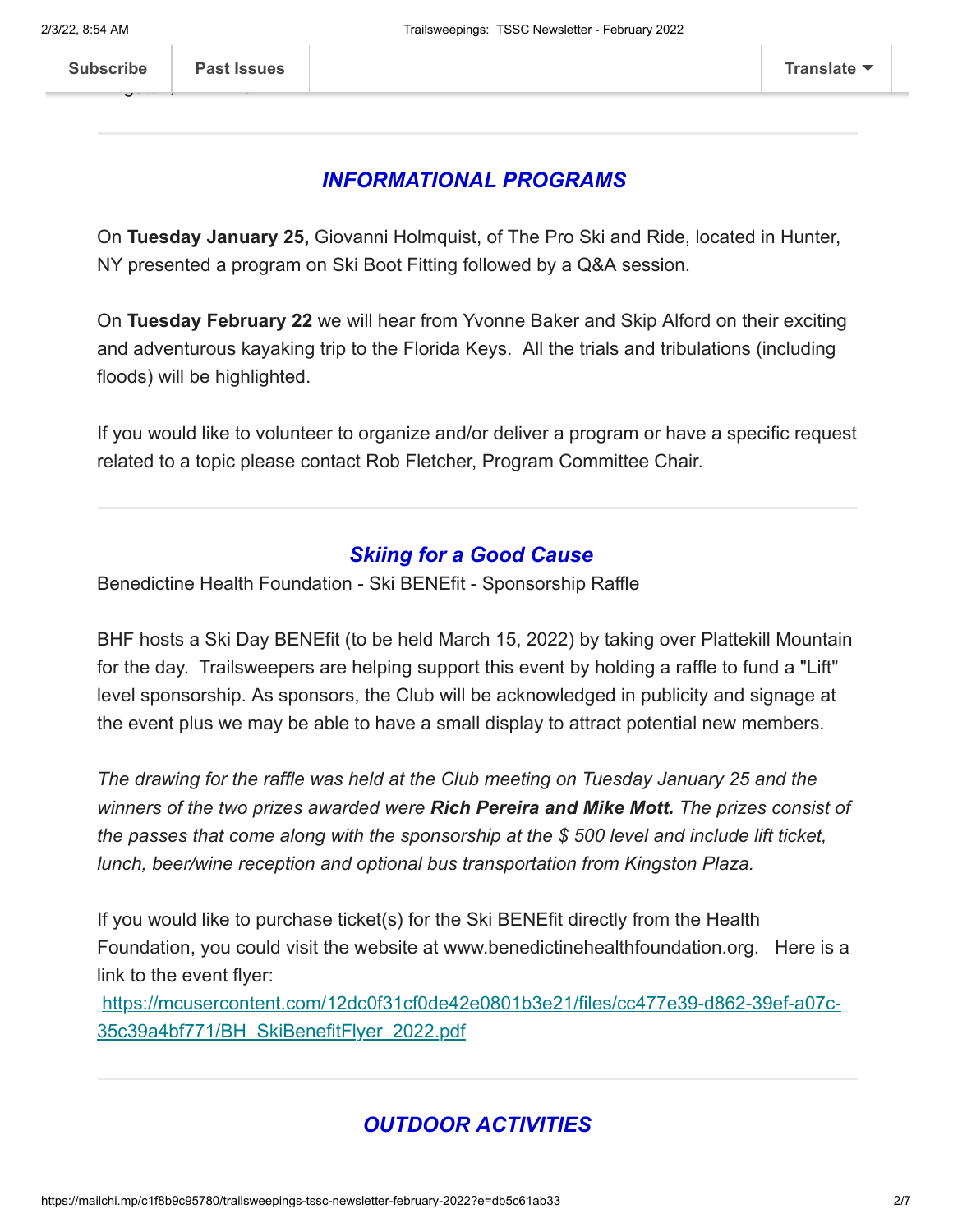**[Subscribe](http://eepurl.com/hCJCor) [Past Issues](https://us17.campaign-archive.com/home/?u=12dc0f31cf0de42e0801b3e21&id=3b633232f1) [Translate](javascript:;)**



We will organize a Club hike **Saturday February 12** at the Scenic Hudson property on Shaupaneak Ridge in Esopus. It will be about 3 - 4 (relatively flat) miles in length depending on how many trails we cover. I will check snow cover the week before for a recommendation on snow shoes or boots/microspikes.

Let's plan to meet at the Louisa Pond parking area on Poppletown Road at 9:00 am. Poppletown is maintained seasonally so may not be open from the Union Center end. Therefore, you should plan to travel on Old Post Road off 9W by the Esopus Fire House.

If you plan to attend or have questions please e-mail Jeff Huth or text/call (203- 482-1954) by Thursday February 10. Any updates will be communicated via Email.



*SKI SEASON IS HERE!!*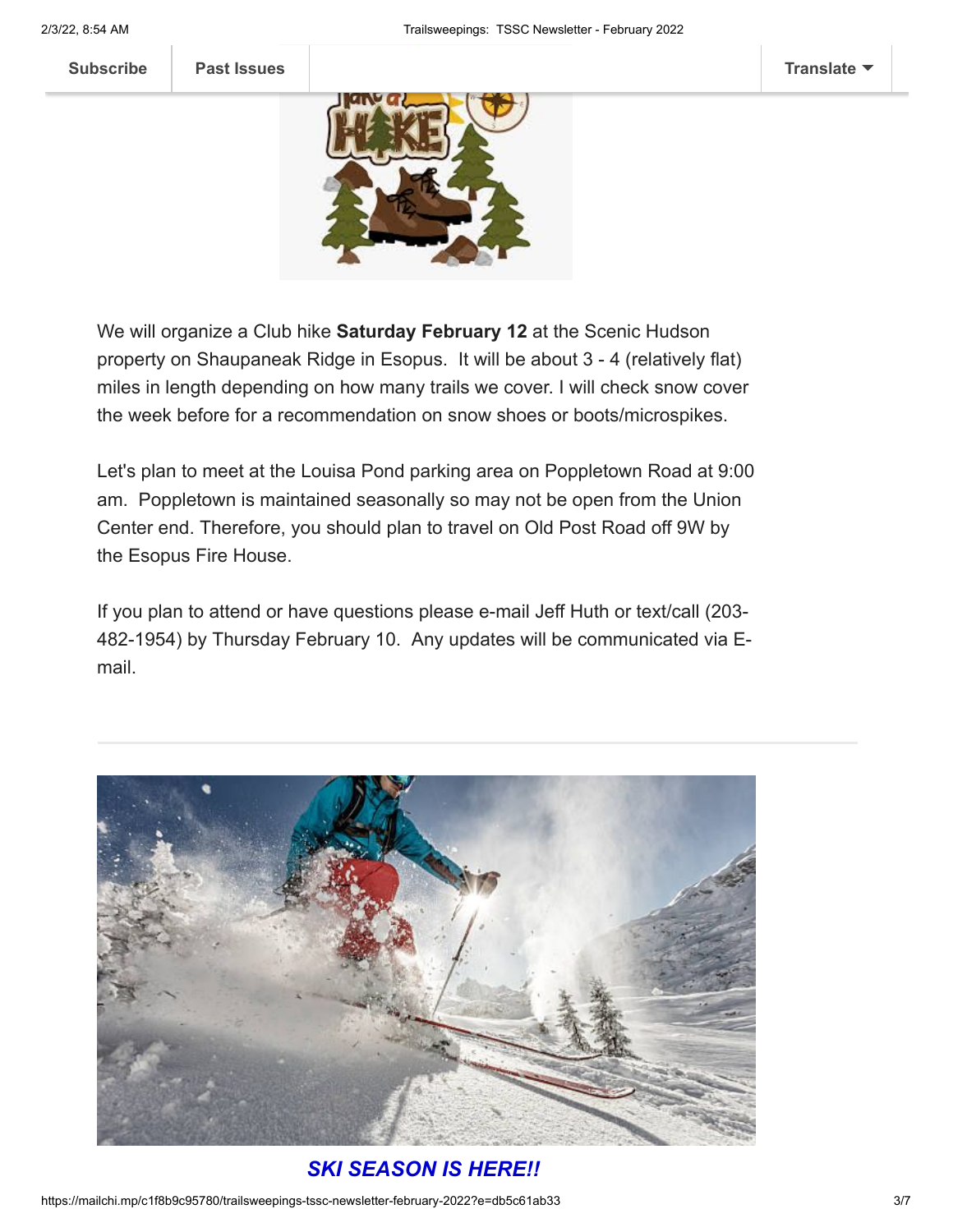#### NJSSC State Race at Pico

Saturday February 26, 2022 10:00 am, GS and Slalom formats. Race and lift ticket fee \$ 83. Non-racers can ski Pico that day for \$ 49. Registration and payment (check to New Jersey Ski and Snowboard Council) are due by February 18.

*Ski Racing*

To join a team or for questions, contact Jim Tomassetti at jtskirat@gmail.com.

#### NJSSC President's Race at Hunter - Hold The Date

Saturday March 19, 2022 11:00 am. Further information regarding fees and the registration process will be communicated closer to the event.

### *Trip Opportunities*

A number of ski trips are being offered through TSSC affiliated organizations Hudson Valley Ski Club and New Jersey Ski & Snowboard Council. Some of these trips may already be full but there may also have been recent cancellations so be sure to check out the details on the respective website links.

#### *Hudson Valley Ski Club*

**Mount Snow, VT Monday-Thursday, February14-17, 2022 Whistler/Blackcomb, BC February 26 – March 5, 2022 Gore Mountain, NY Tuesday-Thursday, March 8-10, 2022** Additional information can be found in the Ski Trips section of the HVSC website [http://www.hudsonvalleyskiclub.org](https://na01.safelinks.protection.outlook.com/?url=https%3A%2F%2Fhotmail.us17.list-manage.com%2Ftrack%2Fclick%3Fu%3D12dc0f31cf0de42e0801b3e21%26id%3D1f43c617a6%26e%3Ddb5c61ab33&data=04%7C01%7C%7C6b69bd7d8a9d4ff6871708d96d36eee6%7C84df9e7fe9f640afb435aaaaaaaaaaaa%7C1%7C0%7C637660905007882776%7CUnknown%7CTWFpbGZsb3d8eyJWIjoiMC4wLjAwMDAiLCJQIjoiV2luMzIiLCJBTiI6Ik1haWwiLCJXVCI6Mn0%3D%7C1000&sdata=8glVYzwfTzbpc0%2Bd25dUd0ZJJuhD6I34X8skHeFWoFQ%3D&reserved=0)

#### *New Jersey Ski & Snowboard Council*

The NJSS Council will be running the following ski trips during the 2021 – 22 ski season. Click on the trip page to see the details.

**Big Sky, Montana** (February 5, 2022 – February 12, 2022). [Click here](https://na01.safelinks.protection.outlook.com/?url=https%3A%2F%2Fhotmail.us17.list-manage.com%2Ftrack%2Fclick%3Fu%3D12dc0f31cf0de42e0801b3e21%26id%3Dd0982fe6a1%26e%3Ddb5c61ab33&data=04%7C01%7C%7C6b69bd7d8a9d4ff6871708d96d36eee6%7C84df9e7fe9f640afb435aaaaaaaaaaaa%7C1%7C0%7C637660905007882776%7CUnknown%7CTWFpbGZsb3d8eyJWIjoiMC4wLjAwMDAiLCJQIjoiV2luMzIiLCJBTiI6Ik1haWwiLCJXVCI6Mn0%3D%7C1000&sdata=9TNq95H04QCmddoQMFIIUqT5S3ORmAEmDo%2FVgvR2fyo%3D&reserved=0) for a flyer.

**Sunday River, Maine** (March 6, 2022 – March 11, 2022). [Click here](https://na01.safelinks.protection.outlook.com/?url=https%3A%2F%2Fhotmail.us17.list-manage.com%2Ftrack%2Fclick%3Fu%3D12dc0f31cf0de42e0801b3e21%26id%3Dda26fc04b4%26e%3Ddb5c61ab33&data=04%7C01%7C%7C6b69bd7d8a9d4ff6871708d96d36eee6%7C84df9e7fe9f640afb435aaaaaaaaaaaa%7C1%7C0%7C637660905007892733%7CUnknown%7CTWFpbGZsb3d8eyJWIjoiMC4wLjAwMDAiLCJQIjoiV2luMzIiLCJBTiI6Ik1haWwiLCJXVCI6Mn0%3D%7C1000&sdata=fTtNk1ixVGo7EsYIc%2BSdPUnVjnAgziDAfAIo%2FgOHMl8%3D&reserved=0) for a flyer.

## *CLUB BUSINESS*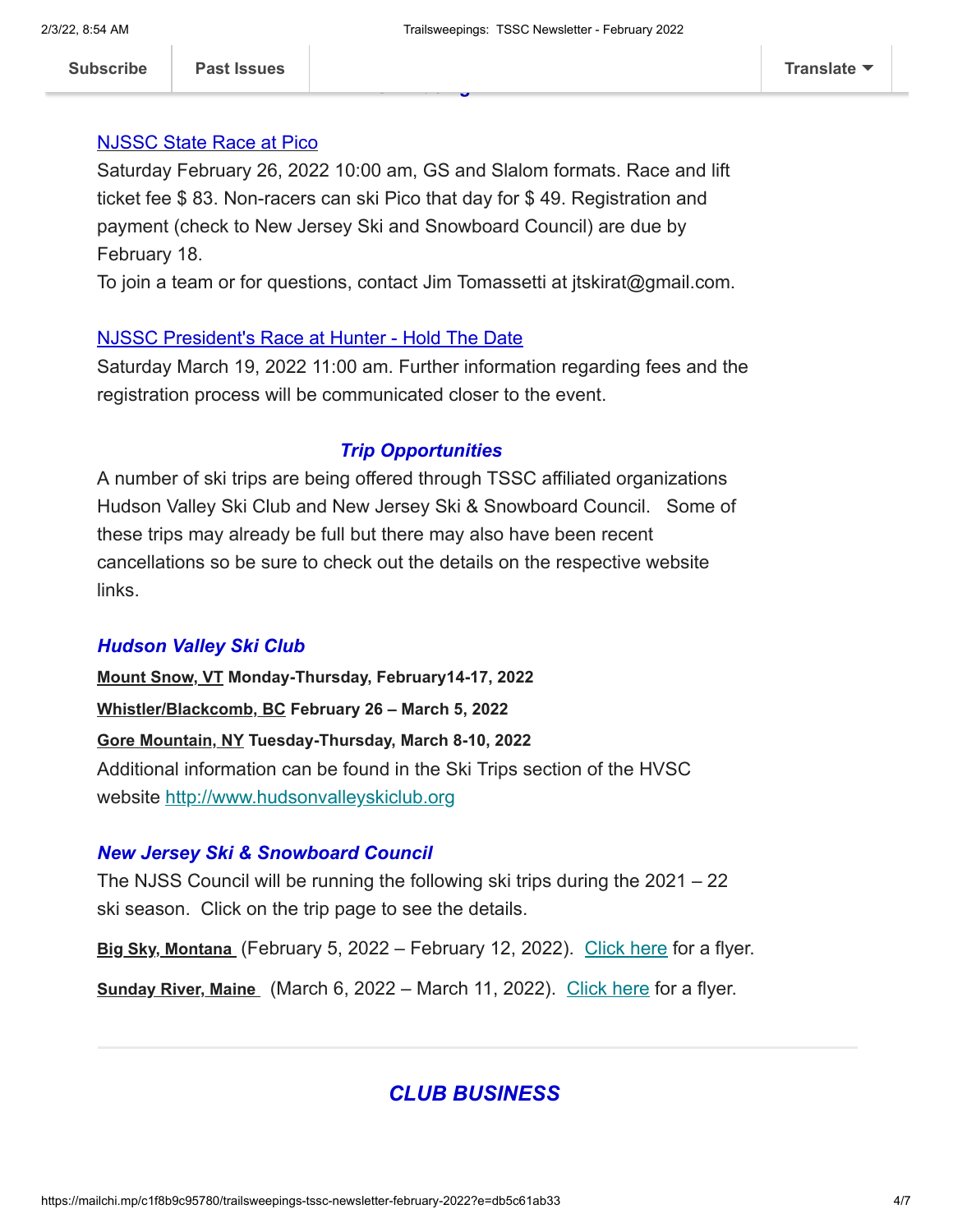**Subscribe Past Issues** 

A meeting of the Trailsweepers Snow and Sports Club Board of Directors was called to **Subscribe Past Issues [Translate](javascript:;)**

order by Dale Ziegenfelder on January 25, 2022 at Sky View, Kingston. Present: Kathie Quick, Mike Griffin, Skip Alford, Steve Wingard

The NJSSC President's Race on March 19 was sanctioned. It will follow the similar format from 3 years ago. Covid considerations are on the reverse side of the attached form.

The TSSC trip to Pico in conjunction with the NJSSC President's race on Feb 26 was discussed. Target prices were: lift and race \$83, lift only \$49. The sanction form will be distributed to the board for approval when available. The lodging portion of the trip will be at the bed/breakfast inn in Rutland. Prices will be forthcoming. Lodgers will handle the lodging expenses on their own.

Skip mentioned that the publicity committee may want to go over the \$100 budget. The applicable bylaw is: For each item less that \$300, a motion must be made and passed by a majority of quorum.

Submitted by Dale Ziegenfelder

#### **Regular Meeting**

Meeting was called to order at 7:14 pm, with 15 members, and three guests including the speaker. Lisa opened the meeting by thanking everyone for coming and wishing all a Happy New Year.

Lisa asked Dale Z. to review the Board Meeting.

The upcoming meeting schedules were reviewed.

- Feb. 8, Board Meeting and General Meeting
- Feb. 22, Program Meeting with Skip and Yvonne presenting the Kayak trip.
- Mar. 8, Board and General Meeting
- Mar. 22, PLANNING MEETING (scheduled earlier this year)

A program was presented by Giovanni Holmquist in place of his Dad, Keith, on Boot fittings, followed by a Q and A period.

Drawing Winners for the **TSSC Raffle to Fund a Sponsorship for the Benedictine Health Foundation Ski BENEfit at Plattekill on March 15, 2022, were** Mike Mott and Rich Pereira.

At the very end of the Meeting, Donna Matthews announced that she would take over the duties of Secretary! THANK YOU, DONNA.

Meeting Adjourned at 8:12pm

- Submitted by
- Lisa Olivett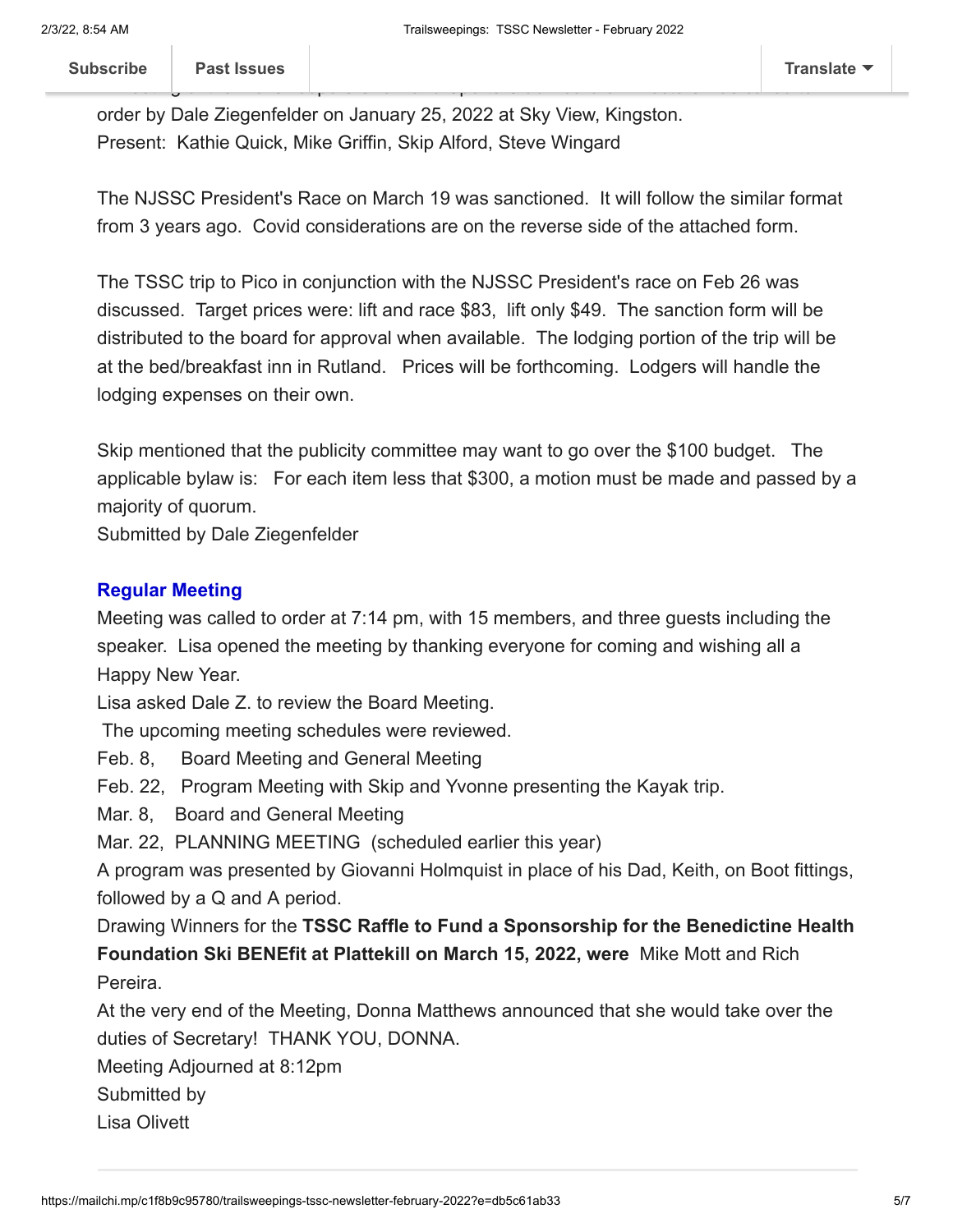### (area codes 845 unless otherwise noted)

### **Club Officers**

- President Lisa Olivett 542-3945, President@trailsweepers.org
- Executive VP Rob Fletcher 338-1537, ExecVP@trailsweepers.org
- Administrative VP Dale Ziegenfelder 657-6312, AdminVP@trailsweepers.org
- Secretary Donna Matthews, 706-6973, Secretary@trailsweepers.org
- Treasurer David Wise 255-1868, [Treasurer@trailsweepers.org](mailto:Treasurer@trailsweepers.org)
- **Club Board Members (term expir.),** Board@trailsweepers.org
- Skip Alford (4/'23) 481-2898
- Mike Griffin (4/'22) 914-388-7558
- Jeff Huth (4/'22) 203-482-1954
- Kathie Quick (4/'23) 331-7358
- Steve Wingard (4/'22) 532-7459

#### **Committee Chairs**

- Membership Jim Wise 914-474-1588, Membership@trailsweepers.org
- Programs Rob Fletcher 338-1537
- NJSSC Liaison Jim Culla
- Ski Racing Jim Tomasetti 594-9044
- Discount Lift Tickets TBD
- Kayaking TBD
- Hiking Steve Wingard 532-7459

#### **Media**

Facebook- Jean Pavone 518-527-4670, Carol Tomasetti 594-9045